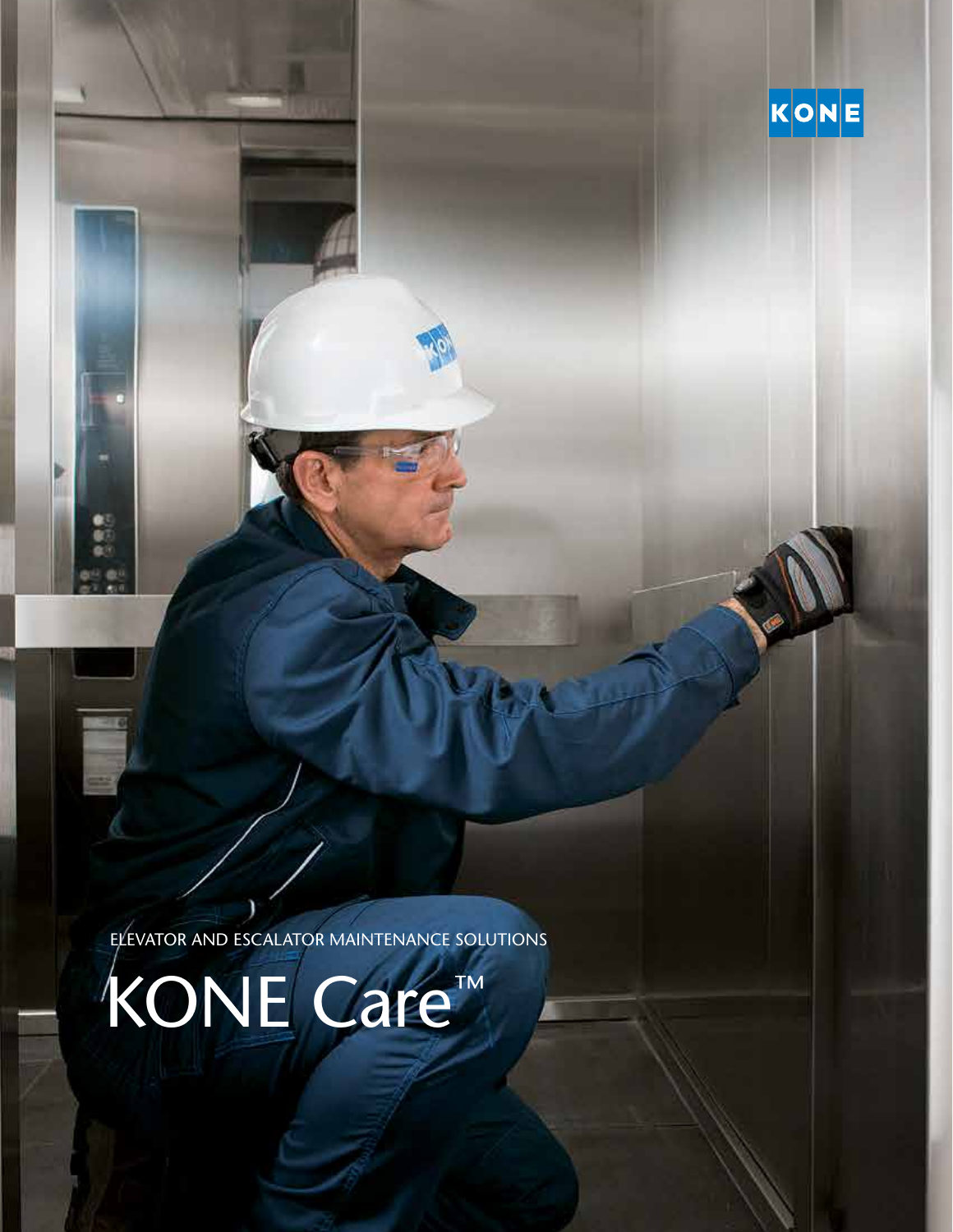## Taking care of people by taking care of technology.

KONE services more than one million elevators and escalators from both KONE and other manufacturers. We deliver industry-leading customer value and quality by understanding your maintenance needs and providing the most suitable solution for you.



#### **More than 100 years of experience**

KONE has been in the elevator maintenance business for more than 100 years. Local KONE Service Technicians are backed by over 11,000 colleagues worldwide. Your equipment is serviced by KONE Service Technicians who are dedicated professionals with world-class technical skills. KONE Service Technicians are trained in a classroom setting using simulator based instruction as well as on-site training for competitor equipment.

#### **Safety is the top priority**

Safety is the highest priority in KONE maintenance. KONE maintenance ensures end user safety through a safety management system with comprehensive standards, processes and procedures, audits, training and development.

#### **Quality means getting it right the first time**

Service delivery is designed to maximize the availability and safe operation of your equipment. The KONE Maintenance Method (KMM) sets global standards and processes for preventive maintenance. Equipment with recurring problems is investigated thoroughly to find the cause and define corrective procedures.

#### **A unique plan for every site**

KONE creates a unique maintenance plan for each site and piece of equipment. The KONE Care offering enables you to choose the level of service you need: On Demand, Standard, Plus or Premium. You can tailor the solution by adding other services from the KONE Care portfolio.

### How will KONE Care benefit me?

- <sup>n</sup> Increased safety
- <sup>n</sup> Reduced liability
- <sup>n</sup> Increased availability
- <sup>n</sup> Improved reliability
- <sup>n</sup> Better response times
- <sup>n</sup> Improved passenger/tenant satisfaction
- <sup>n</sup> Reduced operating expenses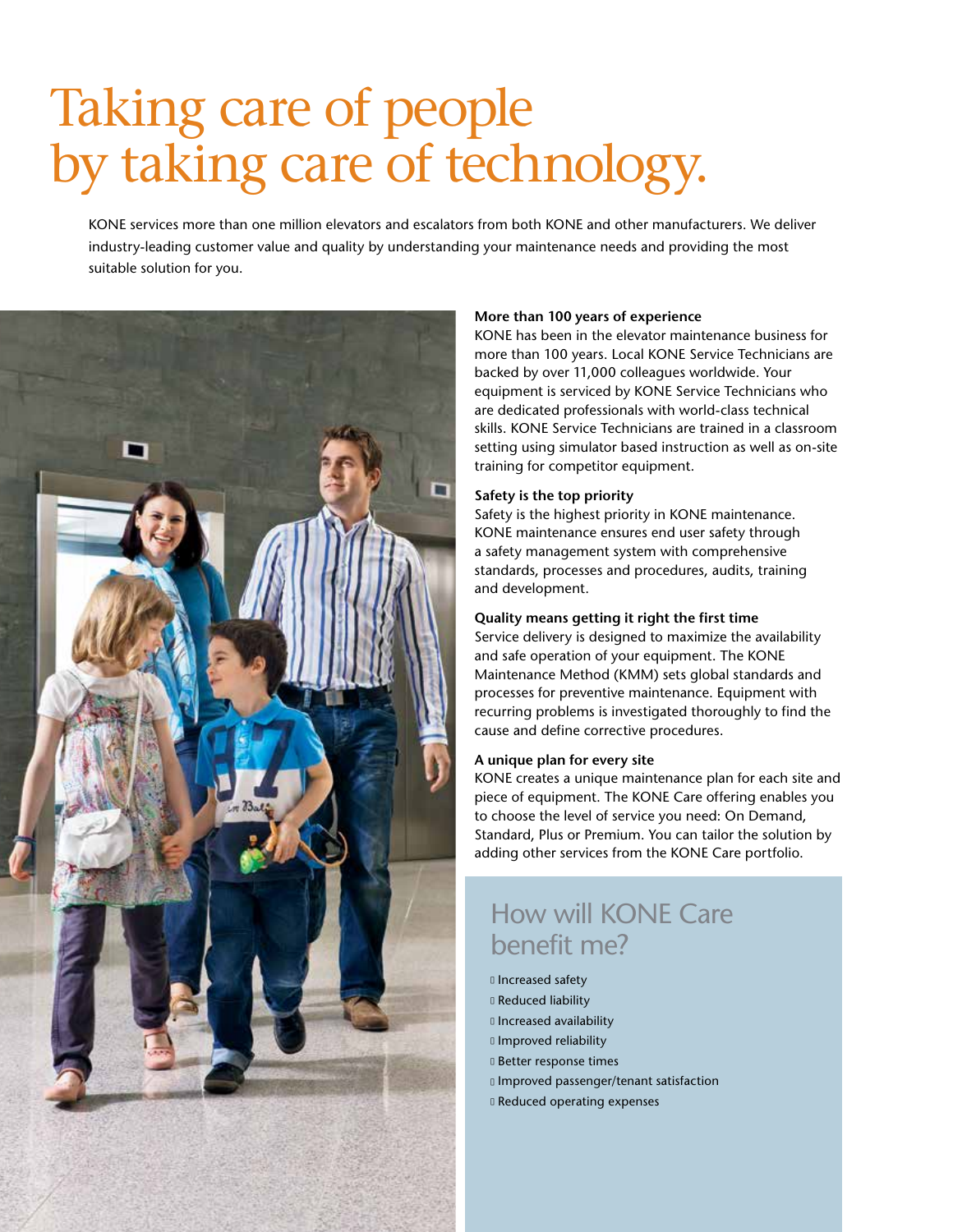### KONE Care Packages – tailored to fit your needs.

**KONE Care: On Demand, Standard, Plus and Premium** Every customer and their equipment have different requirements, so we provide flexible packages that allow you to customize our services to meet your specific needs.

Your KONE Account Representative will help you choose the right tailor-made KONE Care service package. We will help you choose the level of comprehensive service you need for your building and people flow, to ensure the safety and convenience of your passengers.

#### **KONE Care Standard**

#### **KONE Care On Demand**

*KONE Care On Demand Package and...*

• Examination and Lubrication

- Parts Inventory Network • 24/7/365 Call Center
- 
- Asset Management Planning
- *Optional* • Testing
- KONE Care Remote Monitoring

#### **KONE Care Plus (Complete Maintenance)**

*KONE Care Standard Package and...*

- KONE Maintenance Method
- Adjustment and Repairs
- Major and Minor Components
- Service Requests Regular Time

#### *Optional*

• Service Requests – Overtime

#### • Testing

• KONE Care Remote Monitoring

#### **KONE Care Premium (Performance Based)**

#### **KONE Care Plus Package and...**

- Adjustments and repairs
- Equipment Availability Assurance\*
- Assured Response Time (Regular and Overtime)
- Annual Audit
- Service Assurance Provision • Major and Minor
- Components

#### *Optional*

- Service Requests Overtime
- Testing
- KONE Care Remote Monitoring

*\*Subject to equipment condition, age and environment*

### KONE Care Enhancement Options

ASME A17.1/B44 Safety Code for Elevators and Escalators requires that your elevator be connected to an outside staffed location operating on a 24/7 basis through the use of a phone system should an emergency situation occur.

 **KONE Care™ Phone Monitoring Service** enables two-way communication service 24/7 utilizing a dedicated land line to connect the elevator phone to our KONE Customer Care Center.

 **KONE Care™ Wireless Phone Monitoring Service**  provides a wireless two-way communication service 24/7 that connects the elevator phone to the KONE Customer Care Center, allowing the customer to eliminate their current elevator phone lines.

 **KONE Care™ Remote Monitoring** is a monitoring service that addresses safety and equipment operation for multiple levels of failure. This is a standard feature on most of KONE's advanced elevator controls.

#### **KONE Care Online**

Our web-based program lets you see information about the performance and service of your equipment for any specific building, region or district within your organization at any time. Customized user access allows you to focus on specific areas that are important to you and your company.

#### **Automatic E-mail Notification**

You stay in the loop on all work performed in real time with our automatic e-mail notifications from our technicians' hand-held devices.

#### **Asset Management Planning**

With an **Asset Management Plan**, we prepare a plan to assist you with capital improvements through incremental upgrades and/or modernization of the equipment in order to achieve the required standards of performance, safety, aesthetics and accessibility. Asset Management Planning evaluates possible investment schedules and constraints, helping you manage your investment plan and increase the value of your building.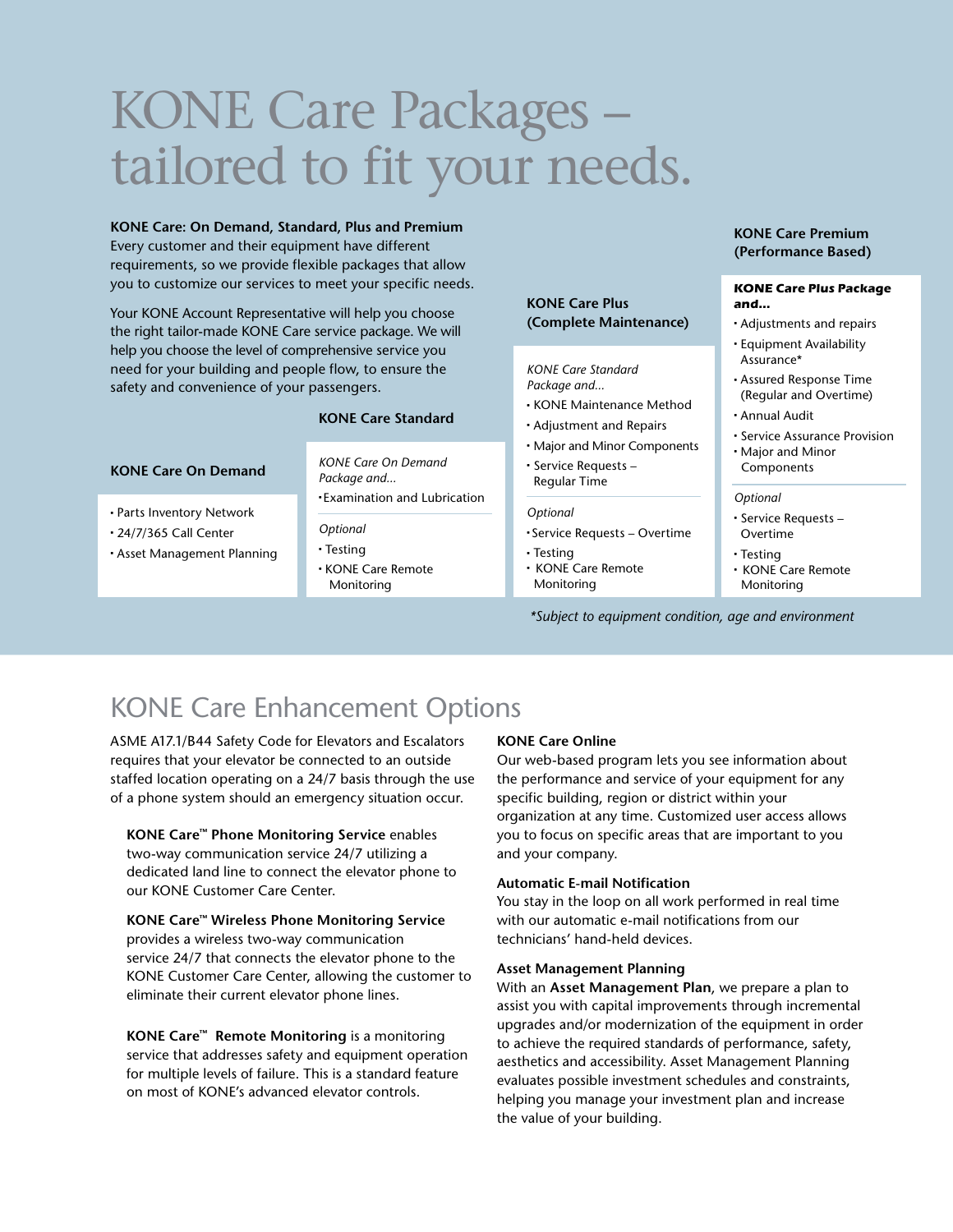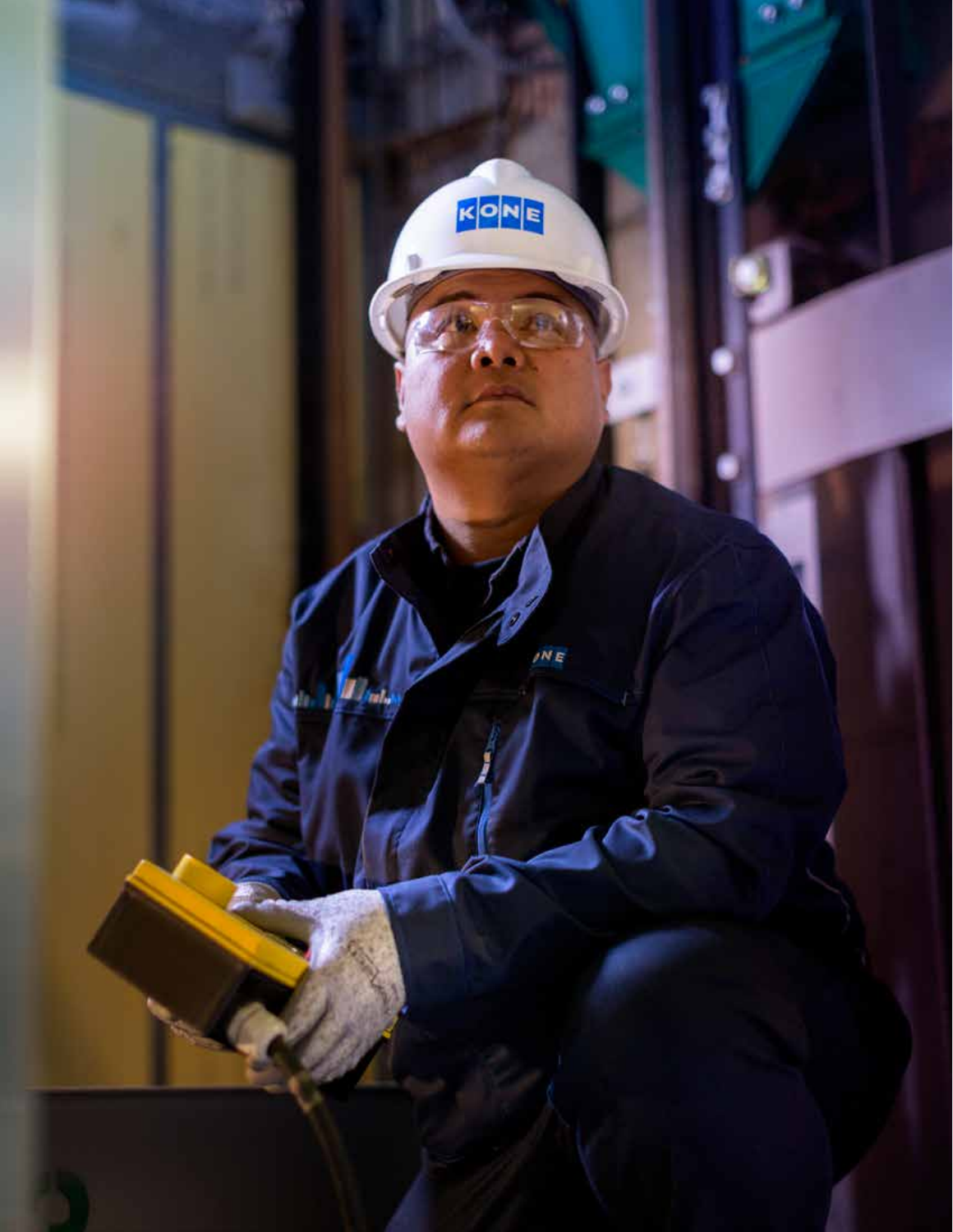## KONE Care brings you value

#### **Safety**

KONE's service delivery methods are designed to ensure technician safety. KONE's additional emphasis on the riding public's safety is what sets KONE apart.

Our **GPS-based Safety Locator** ensures safety by electronically confirming – in real time – that the maintenance work has been performed.

Our **equipment and process audit requirements** are built on a culture of integrity and safety first that spans the organization. This system of safeguarded checks ensures that comprehensive protection stays top priority for our number one priority – you.

#### **Skilled Technicians**

KONE's newly renovated Technical Service Center located in Moline, Ill., strategically brings KONE employees, spare parts, training and technology under one roof to enhance customer service in the U.S., Canada and Mexico.

The Technical Service Center includes KONE Spares parts supply, along with development and administration of Technical Support, Technical Services and Technical Training programs for elevator and escalator service, modernization and construction employees throughout the Americas regions.

The Center is the new home for KONE and Non-Kone equipment hands-on Technical Training classes and the development of quick reference video training to help technicians with diagnostics and troubleshooting.



Over 60% of equipment we maintain was originally produced by another manufacturer, so you can always count on a knowledgeable technician to diagnose and correct any issue. Also, with the capabilities of KONE Field Mobility™, Service Technicians have real-time remote access to KONE's maintenance database and KONE's Customer Care Center™. These technician resources translate to **fast and well informed service, and reduced equipment interruptions.**

#### **Maximum Availability**

Experienced, dedicated, highly-trained and skilled technicians are the foundation for maximizing equipment availability. The **KONE Maintenance Method (KMM)** delivers the right maintenance at the right time. Customized maintenance plans are designed for each unique piece of equipment, based on technical characteristics, operating environment and usage.

KONE's **spare parts warehouse** maintains a \$60 million parts inventory for both KONE and non-KONE equipment. The spare parts inventory and support are available for emergency shipping 24 hours a day, 7 days a week.

#### **Responsiveness**

KONE responsiveness means not just getting to your site quickly, but also providing a quality service experience. Whether you are working with one of our technicians, representatives or our KONE Customer Care Center, there is a **total commitment to customer service** that will exceed your expectations.

#### **Speed to Site**

Our speed to site is enabled through the application of two tools. The first is **KONE's Maintenance and Acquisition Planning (MAP) tool.** This tool brings together the geo-position of each piece of equipment KONE maintains, total work (planned and unplanned) associated with each unit and technician location. Employing a sophisticated load balancing and geographic optimization algorithm, KONE develops the optimum route structure. The result is our skilled technicians being placed in the closest proximity to your equipment.

The second tool is **Dynamic Scheduling.** We are able to develop a prioritized work plan for our technicians based on the equipment location, technician's location and status of the equipment. This work plan is updated continuously (in real time) throughout the work day, and ensures our speed to site is maximized.

Combining these two powerful strategic tools gives you **confidence in the reliable operation of your equipment,** Training equipment inside Technical Service Center.<br>as well as the safety of those who matter most.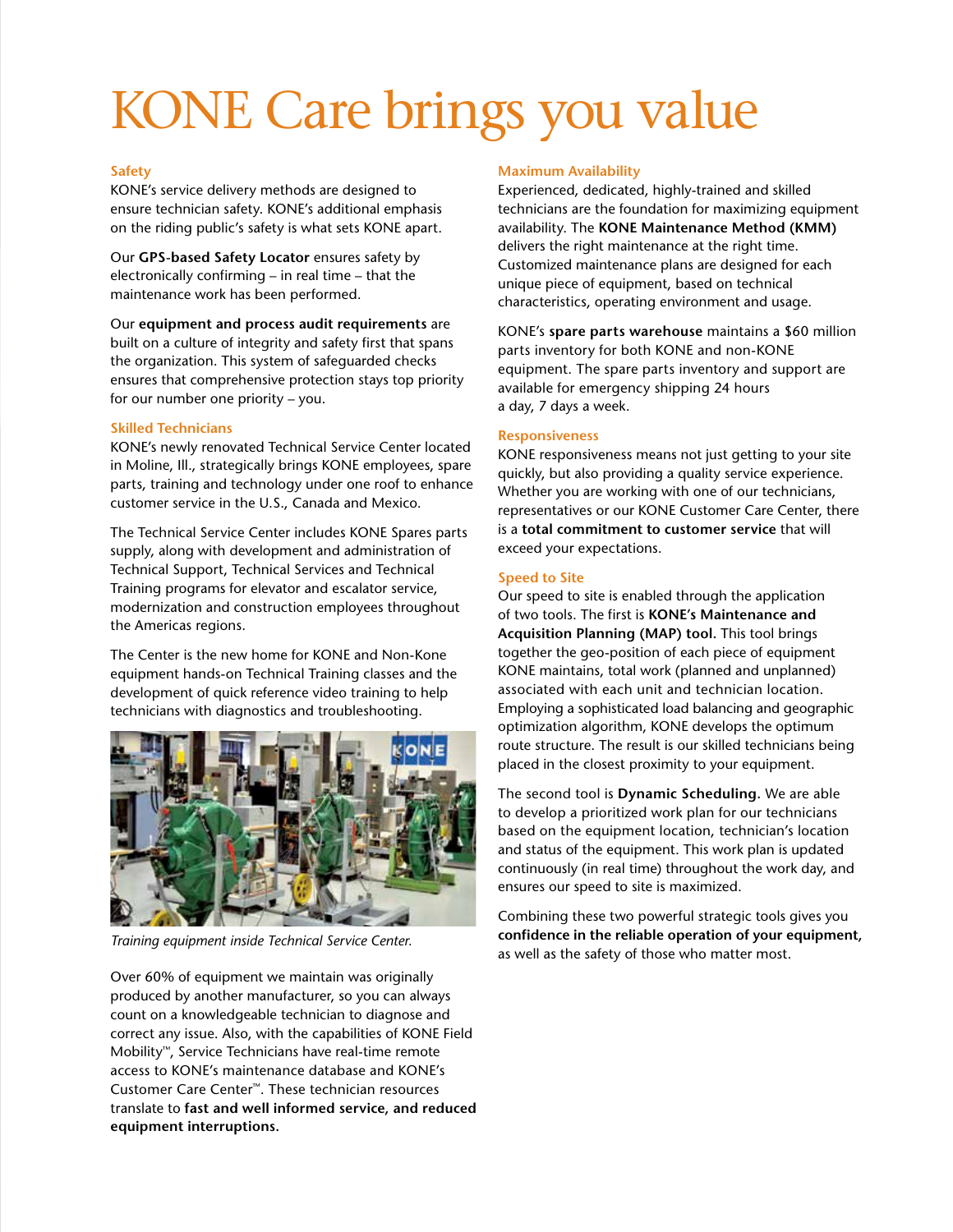## What makes KONE remarkable?

| <b>QUESTION</b>                                                                                                                                                                                                               | <b>KONE</b>                                                                                                                                                                                                                                 | <b>CURRENT PROVIDER?</b> |
|-------------------------------------------------------------------------------------------------------------------------------------------------------------------------------------------------------------------------------|---------------------------------------------------------------------------------------------------------------------------------------------------------------------------------------------------------------------------------------------|--------------------------|
| What are your current service provider's<br>maintenance methods?                                                                                                                                                              | <b>KONE Maintenance Method</b>                                                                                                                                                                                                              |                          |
| Is your call-out rate at or below the industry<br>average?                                                                                                                                                                    | KONE's call-out rate is the lowest in the industry<br>and ensures optimum reliability for your facility.                                                                                                                                    |                          |
| What is your current provider's commitment to<br>making their service visits?                                                                                                                                                 | KONE leads the industry with greater than 98%<br>made visits.                                                                                                                                                                               |                          |
| What is your current response time to a call-out?                                                                                                                                                                             | KONE leads the industry with an average call-out<br>response less than 2 and half hours.                                                                                                                                                    |                          |
| Is your current service provider able to deliver<br>the required maintenance to your equipment?                                                                                                                               |                                                                                                                                                                                                                                             |                          |
| How many units per operative are they<br>currently carrying (total units divided by total<br>service personnel)?                                                                                                              | Average less than 75 units per operative.                                                                                                                                                                                                   |                          |
| Does their maintenance program account for<br>all the work required to be performed by their<br>technician on the technician's route?                                                                                         | Yes, KONE maintenance program accounts for all<br>work the technician must perform. This includes<br>all maintenance, call-backs, minor repairs and<br>testing assigned to the technician.                                                  |                          |
| How are your current service provider's routes<br>planned?                                                                                                                                                                    |                                                                                                                                                                                                                                             |                          |
| Is the working capacity of the technician<br>aligned with the work required on<br>his/her route?                                                                                                                              | Yes, the total work which must be performed on<br>our technicians' routes is equal to or less than the<br>technicians' capacity to perform work (including<br>the impact of vacations and holidays).                                        |                          |
| Are the routes optimized geographically based<br>on the geo-position of your equipment?                                                                                                                                       | Yes, KONE uses a sophisticated mapping program<br>to geographically optimize the assignment of each<br>unit to a maintenance route and ensures optimum<br>response to your needs.                                                           |                          |
| How experienced is your current provider in<br>supporting and maintaining equipment not<br>originally manufactured by them? What<br>percent of their service base did they not<br>originally manufacture?                     | Over 60% of equipment we maintain was<br>originally manufactured by another<br>manufacturer.                                                                                                                                                |                          |
| Does your service provider have a comprehensive<br>safety program in place which is focused not<br>only on the safety of their technicians, but also<br>the safety of the riding public?                                      | Yes, process control mechanisms and an<br>industry-leading End User Safety program.                                                                                                                                                         |                          |
| Does your current service provider offer an<br>assessment of your equipment based on<br>current code and one that categorizes the<br>issues (and presents solutions) by Safety,<br>Reliability, Accessibility and Aesthetics? | Yes, we will provide Asset Management Planning<br>services based upon the current state of your<br>equipment. Annual reviews will be made by your<br>account manager to ensure the continued<br>relevance of the Asset Management Planning. |                          |
| Does your current service provider dispatch<br>your equipment's service, prioritize calls, and<br>use technician and equipment geo-position to<br>optimize the speed to site?                                                 | Yes, KONE employs a sophisticated Dynamic<br>Scheduling algorithm to optimize speed to site<br>and maximize efficiency.                                                                                                                     |                          |
| How does your current service provider confirm<br>the work reported has been completed?                                                                                                                                       | KONE utilizes a geo positioning system to confirm<br>technician visits and provides e-mail work order<br>completions and a Web-Based Program which<br>allows work confirmation by site personnel.                                           |                          |
| Do they use GPS information to confirm their<br>technicians were on site as reported?                                                                                                                                         |                                                                                                                                                                                                                                             |                          |
| What is their policy related to equipment and<br>process audits?                                                                                                                                                              | KONE performs extensive audits to ensure that<br>the equipment and processes are in accordance<br>with our maintenance standards.                                                                                                           |                          |